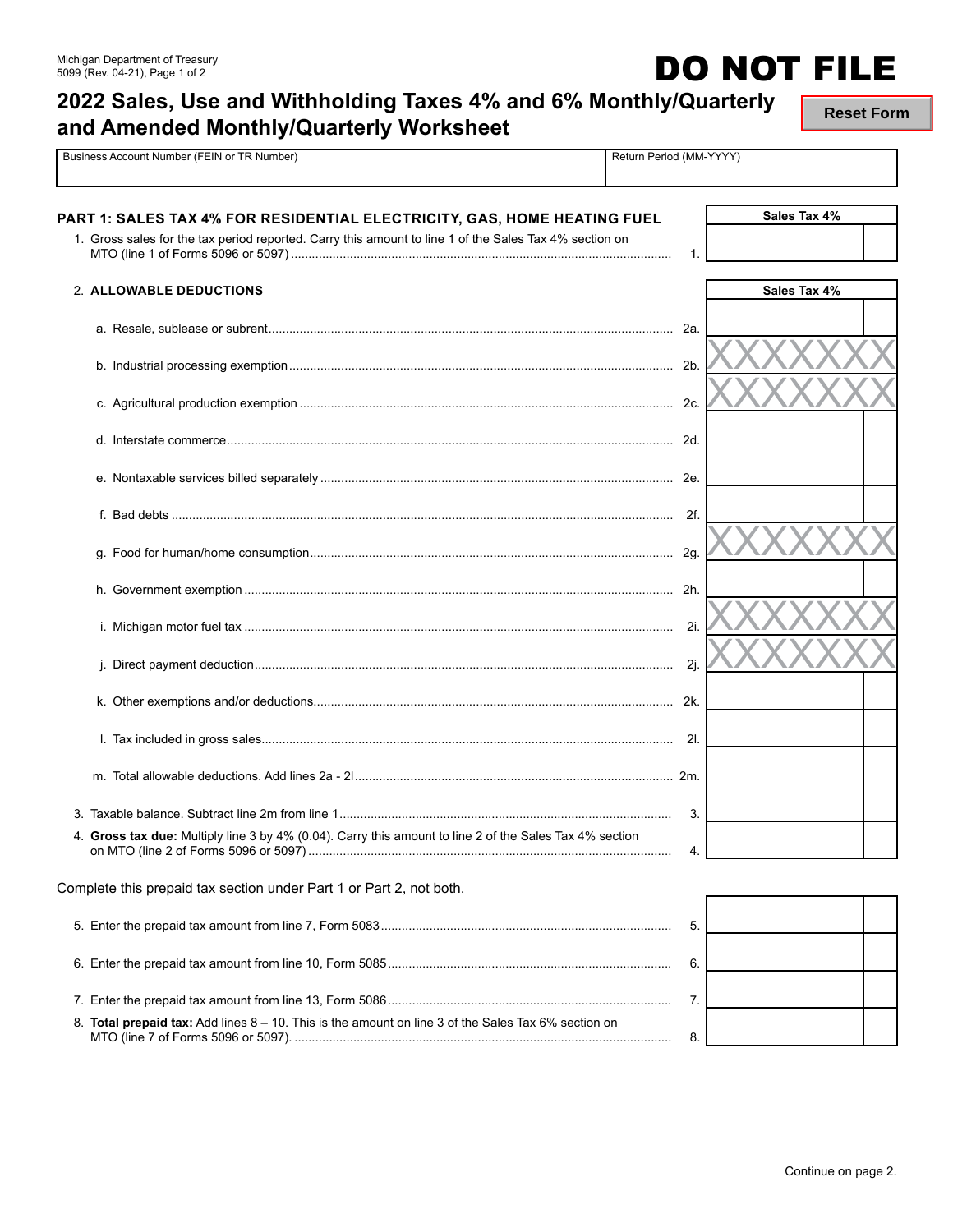# $2022$  Form 5099, Page 2 of 2 **DO NOT FILE**

### **PART 2: SALES TAX 6% AND USE TAX**

9. Gross sales for tax period being reported ............................................... 9.

10. Rentals of tangible property and accommodations ..................................

11. Telecommunications services.................................................................. 11.

12. **Total gross sales, rentals, accommodations and telecommunications services:** Carry the amount from line 12A to line 1 of the Sales Tax 6% section on<br>MTO (line 5 of Forms 5096 or 5097). Carry the amount from line 12B to line 1 of the Use Tax on Sales & Rentals section on MTO (line 11 of Forms 5096 or 5097)...........

|     | A. Sales Tax 6% | <b>B. Use: Sales &amp; Rentals</b> |  |  |  |  |
|-----|-----------------|------------------------------------|--|--|--|--|
| 9.  |                 |                                    |  |  |  |  |
| 10. |                 |                                    |  |  |  |  |
| 11. |                 |                                    |  |  |  |  |
|     |                 |                                    |  |  |  |  |
| 12. |                 |                                    |  |  |  |  |

**A. Sales Tax 6% A. B. Use Tax** 

#### 13. **ALLOWABLE DEDUCTIONS**

| k. Other exemptions and/or deductions (see instructions) 13k.<br>14.<br>Sales Tax 6% section on MTO (line 6 of Forms 5096 or 5097). Carry the amount from line 15B<br>to line 2 of the Use Tax on Sales & Rentals section on MTO (line 12 of Forms 5096 or 5097) 15. |  |     |  |  |
|----------------------------------------------------------------------------------------------------------------------------------------------------------------------------------------------------------------------------------------------------------------------|--|-----|--|--|
| 15. Gross tax due: Multiply line 6 by 6% (0.06). Carry the amount from line 15A to line 2 of the<br>19. Total prepaid tax: Add lines 16-18. Carry this amount to line 7 on                                                                                           |  |     |  |  |
|                                                                                                                                                                                                                                                                      |  |     |  |  |
|                                                                                                                                                                                                                                                                      |  |     |  |  |
|                                                                                                                                                                                                                                                                      |  |     |  |  |
|                                                                                                                                                                                                                                                                      |  |     |  |  |
|                                                                                                                                                                                                                                                                      |  |     |  |  |
|                                                                                                                                                                                                                                                                      |  |     |  |  |
|                                                                                                                                                                                                                                                                      |  |     |  |  |
|                                                                                                                                                                                                                                                                      |  |     |  |  |
|                                                                                                                                                                                                                                                                      |  |     |  |  |
|                                                                                                                                                                                                                                                                      |  |     |  |  |
|                                                                                                                                                                                                                                                                      |  |     |  |  |
|                                                                                                                                                                                                                                                                      |  |     |  |  |
|                                                                                                                                                                                                                                                                      |  |     |  |  |
|                                                                                                                                                                                                                                                                      |  |     |  |  |
|                                                                                                                                                                                                                                                                      |  |     |  |  |
|                                                                                                                                                                                                                                                                      |  |     |  |  |
|                                                                                                                                                                                                                                                                      |  |     |  |  |
|                                                                                                                                                                                                                                                                      |  |     |  |  |
|                                                                                                                                                                                                                                                                      |  | 19. |  |  |

| PART 3: USE TAX ON ITEMS PURCHASED FOR BUSINESS OR PERSONAL USE                                                                                                                                                                                            |    | <b>B.</b> Use Tax |  |
|------------------------------------------------------------------------------------------------------------------------------------------------------------------------------------------------------------------------------------------------------------|----|-------------------|--|
| 20. Purchases for which no tax was paid or inventory purchased or withdrawn for business or personal use. Carry this<br>amount to line 1 of the Use Tax on Items Purchased for Business or Personal Use section on MTO (line 15 of Forms<br>5096 or 5097). | 20 |                   |  |
| 21. Use tax on purchases due: Multiply line 20 by 6% (0.06) and carry to line 16 of Form 5096 or Form 5097. MTO will                                                                                                                                       | 21 |                   |  |

**IMPORTANT:** Record the account number and return period at the top of page 1 of this form. DO NOT FILE. Retain this worksheet in the business records. This worksheet may be subject to audit.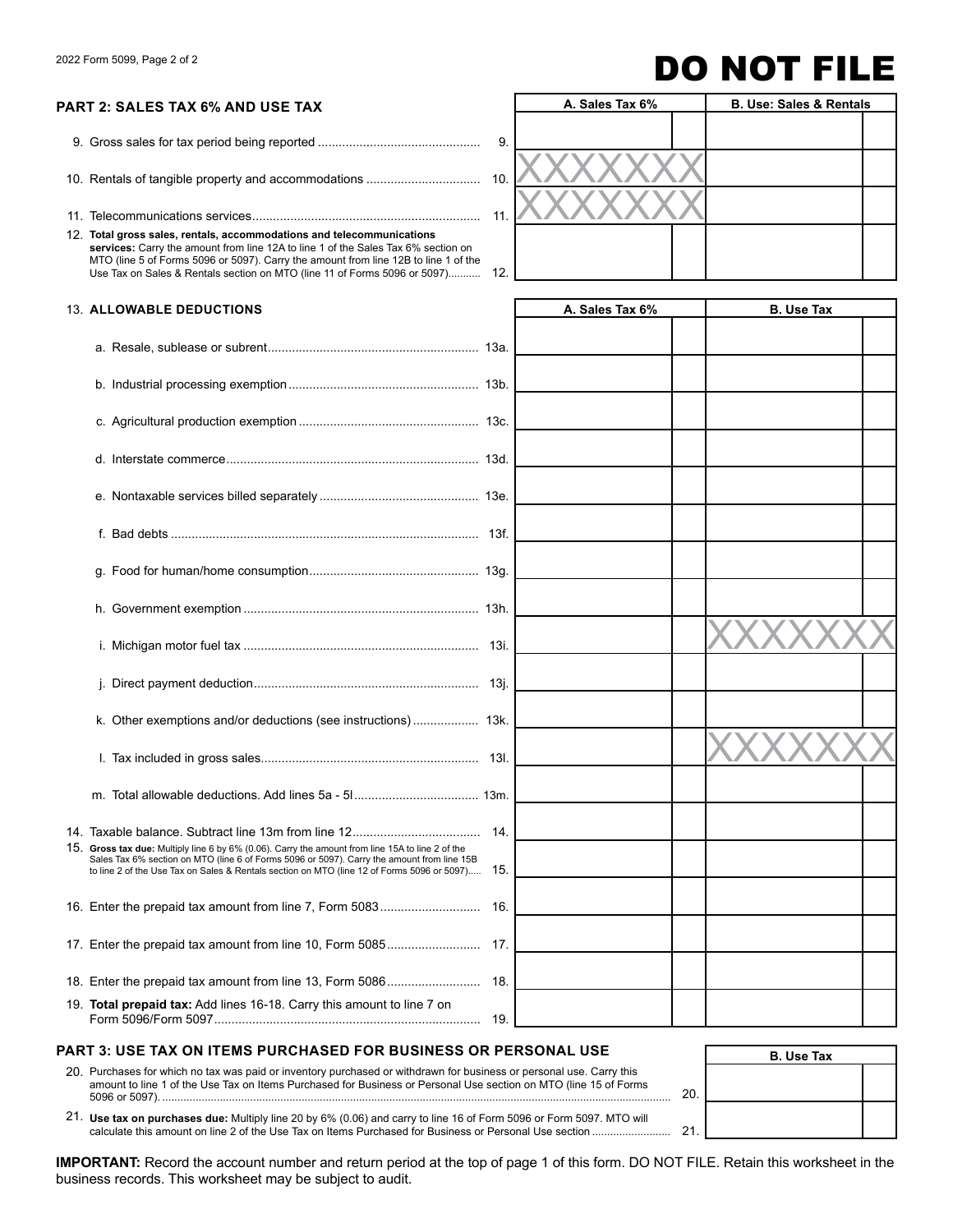# **Instructions for** *2022 Sales, Use and Withholding Taxes 4% and 6% Monthly/Quarterly Worksheet* **(Form 5099)**

**PURPOSE:** Taxpayers that provide electricity, natural or artificial gas, or home heating fuels for residential use are eligible to report and pay tax at a 4% rate on those sales. This [worksheet allows those taxpayers](www.michigan.gov/remotesellers) to report both their sales subject to the 4% rate and any other sales of tangible personal property or taxable services, rentals of accommodations or use, storage, or consumption of tangible personal property, all of which are taxed at 6%.

Nexus and Reporting Requirements: For information about determining whether a person has nexus with Michigan, see Revenue Administrative Bulletins (RABs) 1999-1, 2015-22, and 2018-16. Also visit **<www.michigan.gov/remotesellers>** for guidance for remote sellers and marketplace sellers, including FAQs.

Tax Included in Gross Sales Method ("TIGS method"): Michigan sales tax (and use tax reported in this section, if applicable) is imposed on the seller. However, a seller is authorized to collect the tax at the point of sale from the customers. Sellers that separately state the tax (for example, on a receipt) and track their sales and tax separately in their books and records should report sales in this section *without*  tax included and should leave line 5l blank. Other taxpayers prefer to charge their customers one amount that includes tax (they do not separately state the tax) yet still account for the tax in their books and records. These taxpayers are allowed, but are not required, to use the TIGS method. The TIGS method means that the taxpayer reports its gross sales on line 1 (or lines 9-12) *with* the tax included and uses line 2l (or 13l) to calculate and deduct the tax that was included. A seller that did not collect the tax at the point of sale from its customers is not permitted to use the TIGS method.

## **PART 1: SALES TAX 4%**

**Line 1: Total Gross Sales for Tax Period Being Reported.**  Enter total Michigan sales, including cash, credit and installment transactions, of electricity, natural or artificial gas, or home heating fuel for residential use. Include any costs incurred before ownership of the property is transferred to the buyer, including shipping, handling, and delivery charges.

**Lines 2a – 2l: Allowable Exemptions and/or Deductions.**  Use lines  $2a - 2l$  to deduct from gross sales the nontaxable sales included in line 1. Deductions taken for tax exempt sales must be substantiated in business records. A copy of *Michigan Sales and Use Tax Certificate of Exemption*  (Form 3372) or the same information in another format must be obtained from the purchaser. For more information on exemption documentation, see Revenue Administrative Bulletin (RAB) 2016-14.

Line 2a: Resale, Sublease or Subrent. Enter resale, sublease or subrent exemption claims.

Line 2d: Interstate Commerce. Enter sales made in interstate commerce. To claim such a deduction, the property

must be delivered by the business to the out-of-state purchaser. Property transported out-of-state by the purchaser does not qualify as interstate commerce. Documentation of out-of-state shipments must be retained in business records to support this deduction.

**Line 2e: Nontaxable Services Billed Separately.** Enter charges for nontaxable services billed separately, such as repair or maintenance, if these charges were included in gross receipts on line 1. Costs, such as delivery or installation charges, that are incurred before the completion of the transfer of ownership of taxable property are included in the tax base and may not be subtracted.

**Line 2f: Bad Debts.** Bad debts may be eligible for deduction if:

- • The debts are charged off as uncollectable on business records at the time the debts become worthless
- • The debts are deducted on the return for the period during which the bad debts are written off as uncollectible
- • The debts are or would be eligible to be deducted for federal income tax purposes.

A bad debt deduction may be claimed by a third-party lender if the retailer who reported the tax and the lender financing the sale timely execute and maintain a separate written election designating which party may claim the deduction. Certain additional conditions must be met. See MCL 205.54i, 205.99a. and RAB 2019-3.

**Line 2h: Government Exemption.** Direct sales to the United States government or the state of Michigan or its political subdivisions are exempt.

**Line 2k: Other Exemptions and/or Deductions.** Identify exemptions or deductions not covered in items 2a through 2j on this line. Examples of exemptions or deductions are:

 • Direct sales, not for resale, to certain nonprofit agencies, churches, schools, hospitals, and homes for the care of children and the aged, to the extent the property is used to carry out the nonprofit purpose of the organization. For sales to certain nonprofit agencies, the exemption is limited based on the sales price of property used to raise funds or obtain resources. All sales must be paid for directly from the funds of the exempt organization to qualify.

**Line 2l: Tax Included in Gross Sales.** Complete this line only if you reported sales on line 1 with the tax included and you collected tax that was not separately stated from your customers (you used the Tax in Gross Sales Methodsee above line 1). If these conditions apply, all tax will be deducted on this line so that line 4, "Gross tax due" calculates correctly. Subtract lines 2a through 2k from line 1, then divide the difference by 26. Enter the result on line 2l.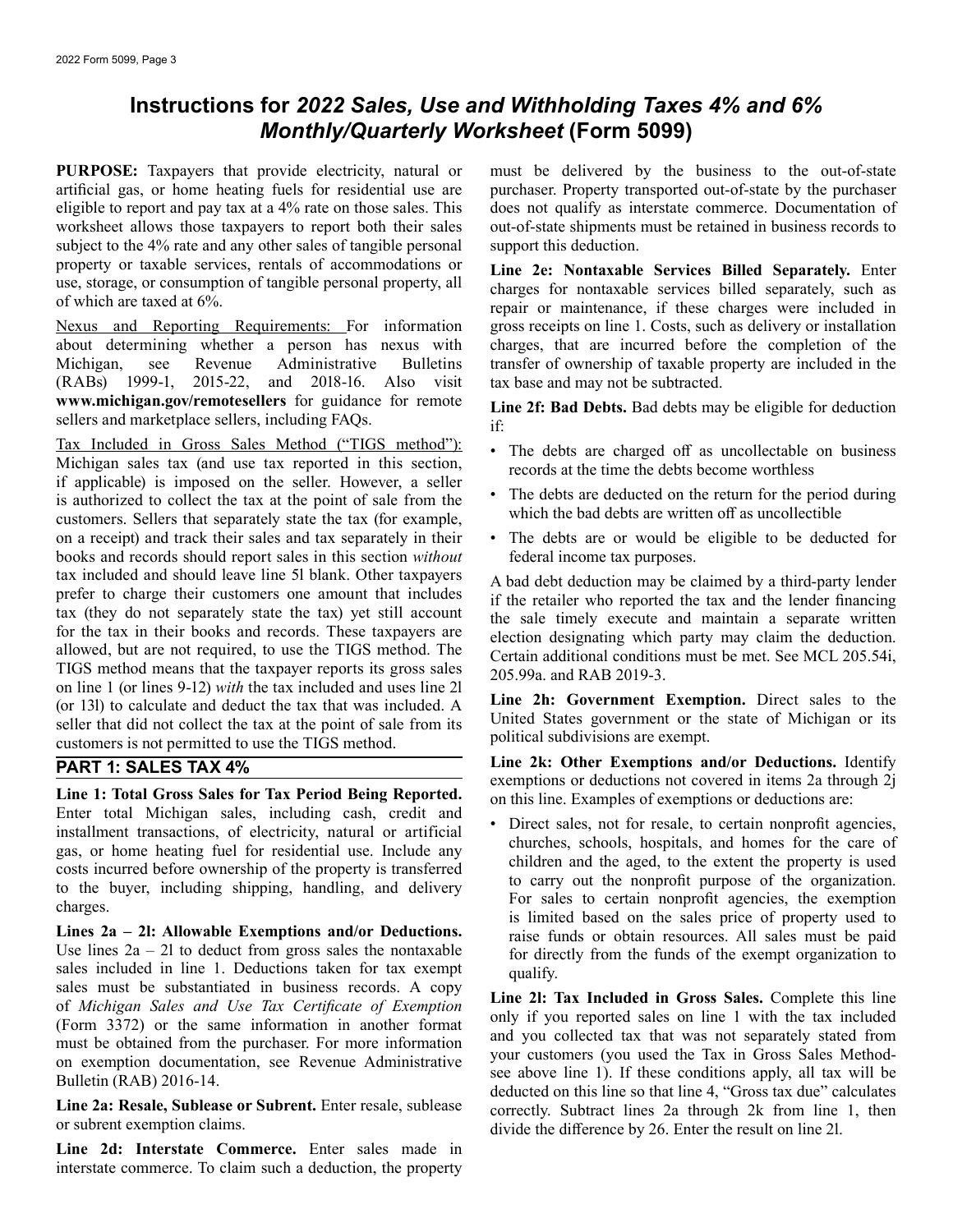# **PART 2: SALES TAX 6% AND USE TAX**

**Line 9A: Total Gross Sales for the Tax Period Being Reported.** *This line should be used by sellers with nexus to report sales of tangible personal property where ownership transfers in Michigan. This includes sellers with nexus through physical presence or economic presence (remote sales).*

Enter total sales, including cash and installment transactions, of tangible personal property.

### **Include:**

- Any costs incurred before ownership of the property is transferred to the buyer, including installation, shipping, handling, and delivery charges.
- Trade-in allowances if you are a vehicle dealer.

### **Do not report:**

- Nontaxable services that do not involve the sale or lease of tangible personal property.
- Sales made through a marketplace facilitator, if you are a marketplace seller.

**Line 9B: USE TAX - Total Sales for the Tax Period Being Reported.** *This line should be used by:* 

- *Sellers with nexus to report sales of tangible personal property sourced to Michigan, for which ownership transfers outside Michigan, or*
- *Remote sellers without nexus who voluntarily collect Michigan tax.*

Enter total sales, including cash, credit, and installment transactions, of tangible personal property. However, marketplace sellers should not report sales made through a marketplace facilitator.

**Line 10B: USE TAX - Rentals of Tangible Personal Property and Accommodations.** 

- **Marketplace sellers:** Do not report sales made through a marketplace facilitator.
- **Lessors of tangible personal property:** Lessors that have made a valid election under MCL 205.95(4) and MAC R 205.132(1) should report receipts from rentals of that tangible personal property under the election.
- **Persons providing accommodations:** This includes but is not limited to total hotel, motel and vacation home rentals, and assessments imposed under the Convention and Tourism Act, the Convention Facility Development Act, the Regional Tourism Marketing Act, and the Community Convention or Tourism Marketing Act.

**Line 11B: USE TAX - Telecommunication Services.** Enter gross income from telecommunications service.

**Lines 13a – 13l: Allowable Exemptions and/or Deductions.** Use lines 13a - 13l to deduct from gross sales the nontaxable sales included in line 12. Deductions taken for tax exempt sales must be substantiated in business records. A completed copy of *Michigan Sales and Use Tax Certificate of Exemption* (Form 3372) or the same information in another format must be obtained from the purchaser. For more information on exemption documentation, see Revenue Administrative Bulletin (RAB) 2016-14.

**Line 13a: Resale, Sublease or Subrent.** Enter resale, sublease or subrent exemption claims.

**Line 13b: Industrial Processing Exemption.** The sale or lease of tangible personal property ultimately used in industrial processing by an industrial processor is exempt. "Industrial processing" is the activity of converting or conditioning tangible personal property by changing its form, composition, quality, combination, or character. In general, all of the following must be met:

- Property must be used in producing a product for ultimate sale at retail,
- Property must be sold or leased to an "industrial processor," including a person that performs industrial processing on behalf of another industrial processor or performs industrial processing on property that will be incorporated into a product for ultimate sale at retail, and
- Activity starts when property begins moving from raw materials storage to begin industrial processing and ends when finished goods first come to rest in finished goods inventory.

If property is used for both an exempt and a taxable purpose, the property is only exempt to the extent that it is used for an exempt purpose. In such cases, the exemption is limited to the percentage of exempt use to total use determined by a reasonable formula or method approved (but not required to be pre-approved) by Treasury. For exceptions and exclusions, see MCL 205.54t and 205.94o.

**Line 13c: Agricultural Production Exemption.** Property must be directly or indirectly used in agricultural production. Generally, the following non-exhaustive list *may be* **exempt:** 

(i) Tangible personal property sold or leased to a person engaged in a business enterprise that uses or consumes the property for either:

- Tilling, planting, draining, caring for, maintaining, or harvesting things of the soil, or
- Breeding, raising, or caring for livestock, poultry, or horticultural products.

(ii) To the extent that the property is affixed to and made a structural part of the real estate for others and used for an exempt purpose in (i), tangible personal property sold to a contractor that is one of the following:

- Agricultural land tile
- Subsurface irrigation pipe
- Portable grain bins
- Grain drying equipment and its fuel or energy source

However, the following sales from (i) or (ii) *are not* **exempt:** 

- Food, fuel, clothing, or similar property for personal living or human consumption, or
- Property permanently affixed to and becoming a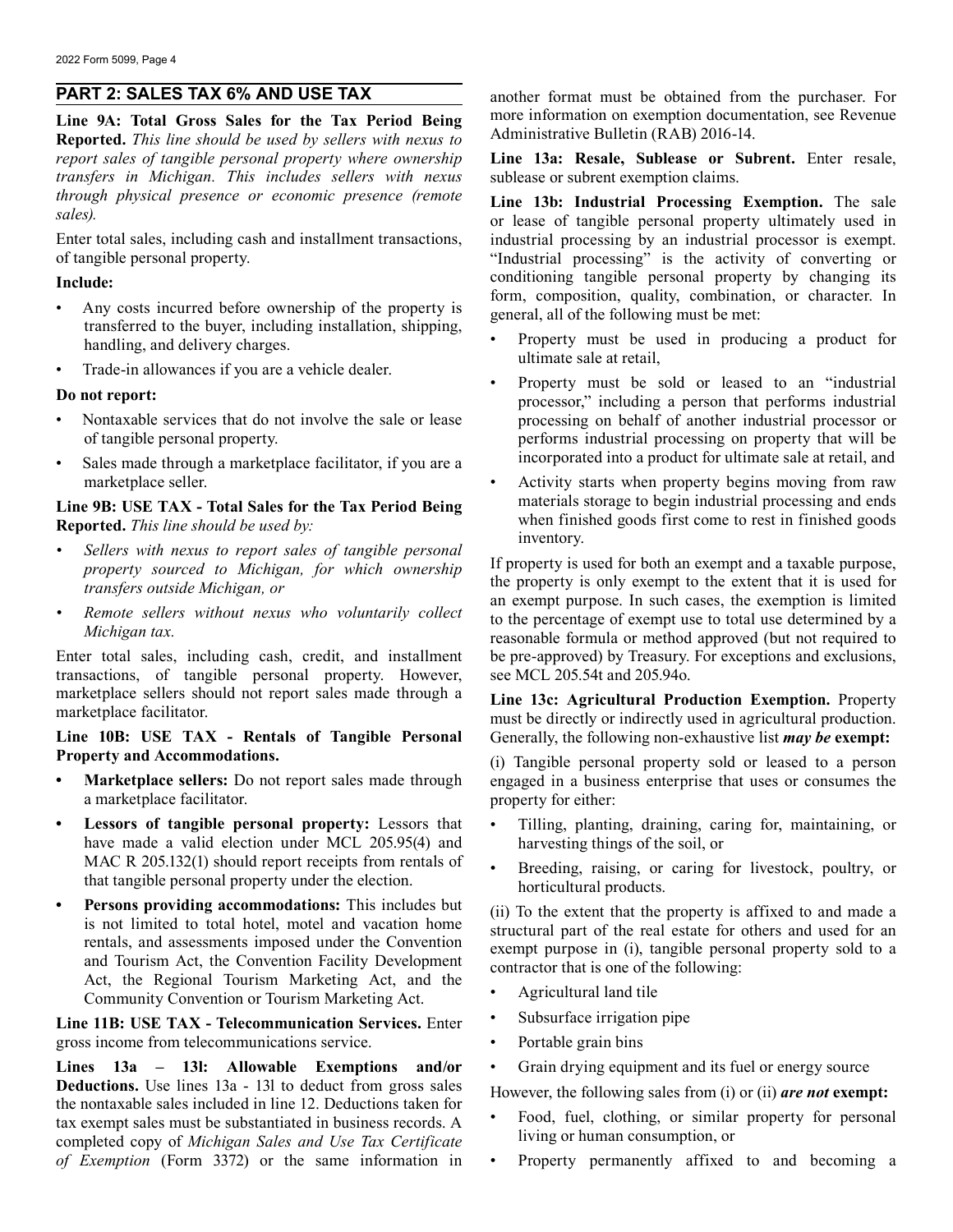structural part of real estate unless it is agricultural land tile, subsurface irrigation pipe, a portable grain bin, or grain drying equipment. Certain property that can be disassembled and reassembled may be exempt.

Some specific types of exempt property and exempt uses or property are clarified in the statue. If property is used for both an exempt and a taxable purpose, the property is only exempt to the extent that it is used for an exempt purpose.

In such cases, the exemption is limited to the percentage of exempt use to total use determined by a reasonable formula or method approved (but not required to be pre-approved) by Treasury. For more information, see MCL 205.54a and 205.94.

**Line 13d: Interstate Commerce.** Enter sales made in interstate commerce. To claim such a deduction, the property must be delivered by the business to the out-of-state purchaser. Property transported out-of-state by the purchaser does not qualify as interstate commerce. Documentation of out-of-state shipments must be retained in business records to support this deduction.

**Line 13e: Nontaxable Services Billed Separately.** Enter charges for nontaxable services billed separately, such as repair or maintenance, if these charges were included in gross receipts on line 12. Costs, such as delivery or installation charges, that are incurred before the completion of the transfer of ownership of taxable property are included in the tax base and may not be subtracted.

**Line 13f: Bad Debts.** Bad debts may be eligible for deduction if:

- The debts are charged off as uncollectible on business books and records at the time the debts become worthless
- The debts are deducted on the return for the period during which the bad debts are written off as uncollectible
- The debts are or would be eligible to be deducted for federal income tax purposes.

A bad debt deduction may be claimed by a third-party lender if the retailer who reported the tax and the lender financing the sale timely execute and maintain a separate written election designating which party may claim the deduction. Certain additional conditions must be met. See MCL 205.54i, 205.99a, and RAB 2019-3.

**Line 13g: Food for Human/Home Consumption.** Enter total of retail sales of grocery-type food, excluding tobacco, marihuana products, and alcoholic beverages. Prepared food is subject to tax. See MCL 205.54g and MCL 205.94d for more information.

**Line 13h: Government Exemption.** Direct sales to the United States government or the state of Michigan or its political subdivisions are exempt.

**Line 13i: Michigan Motor Fuel Tax.** Motor fuel retailers may deduct the Michigan motor fuel taxes that were included in gross sales on line 12 and paid to the State or the distributor.

 *Certificate of Exemption* (Form 3372), the box in Section Line 13*j*: Direct Payment Deduction. Enter sales made to purchasers that claimed direct pay exemption from sales and use taxes. If you accepted *Michigan's Sales and Use Tax*  3 for "Other" should substantially include the following statement: "Direct pay authorized under Account Number [listing either the Federal Employer Identification Number or the Michigan Treasury Registration Number]." MCL 205.98.

**Line 13k: Other Exemptions and/or Deductions.** Identify exemptions or deductions not covered in items 13a through 13j on this line. Examples of exemptions or deductions are:

- When the trade-in value of a motor vehicle is less than the MI trade-in allowance, use the trade-in value for the allowable deduction. When the trade-in value of a motor vehicle is equal to or greater than the MI trade-in allowance, use the MI trade-in allowance amount for the allowable deduction. Trade-ins of RVs and watercraft are not subject to limitation. See FAQs for trade-in limits. **Taxes paid to Secretary of State are not reported here.**  Instead, they are reported on the *Vehicle Dealer Supplemental Schedule* (Form 5086, e-file only).
- Credit for the core charge attributable to a recycling fee, deposit, or disposal fee for a motor vehicle or recreational vehicle part or battery if the recycling fee, deposit, or disposal fee is separately stated on the invoice, bill of sale, or similar document given to the purchaser.
- Direct sales, not for resale, to certain nonprofit agencies, churches, schools, hospitals, and homes for the care of children and the aged, to the extent the property is used to carry out the nonprofit purpose of the organization. For sales to certain nonprofit agencies, the exemption is limited based on the sales price of property used to raise funds or obtain resources. All sales must be paid for directly from the funds of the exempt organization to qualify.
- Assessments imposed under the Convention and Tourism Act, the Convention Facility Development Act, the Regional Tourism Marketing Act, or the Community Convention or Tourism Marketing Act. Hotels and motels may deduct the assessments included in gross sales and rentals provided use tax on the assessments was not charged to the customers.
- Credits allowed to customers for sales tax originally paid on merchandise voluntarily returned, provided the return is made within the time period for returns stated in the taxpayer's refund policy or 180 days after the initial sale, whichever is earlier. Repossessions are not allowable deductions.
- Sales to contractors of materials which will become part of a finished structure for a qualified exempt nonprofit hospital, qualified exempt nonprofit housing entity or church sanctuary, or materials to be affixed to and made a structural part of real estate located in another state. The purchaser will provide a *Michigan Sales and Use Tax Contractor Eligibility Statement* (Form 3520). See RAB 2016-18.